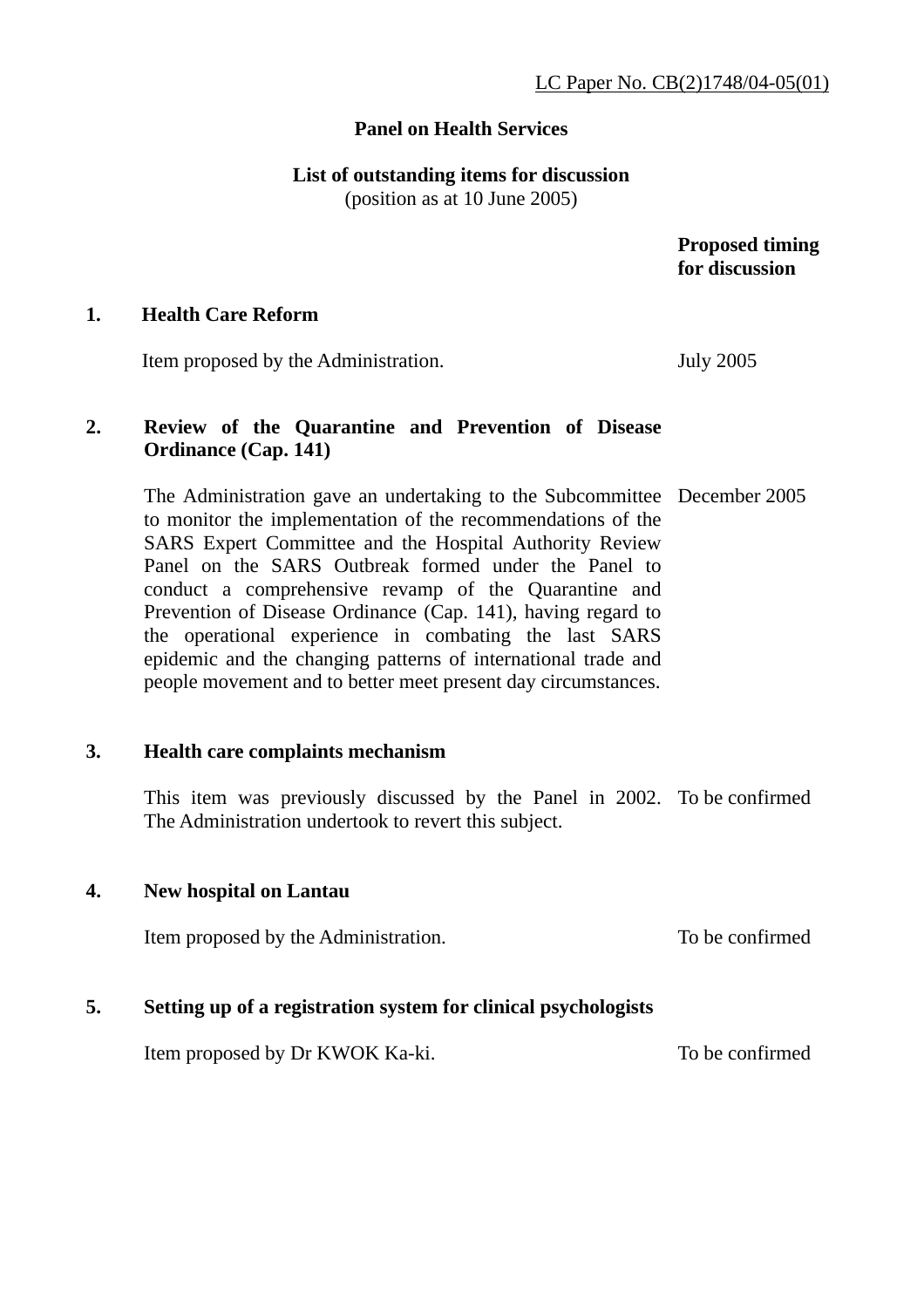#### **Proposed timing for discussion**

#### **6. Redevelopment of Prince of Wales Hospital (PWH)**

Item proposed by the Administration.

The item was previously discussed by the Panel on 14 June 2004. Members requested the Administration to report in due course the outcome of the feasibility study to explore the Public/Private Partnership option to see if it could enhance efficiencies in the PWH project.

#### **7. Long-term health care financing**

Item proposed by the Administration.

Members were briefed on the key findings of the Administration's initial research on the feasibility of a medical savings scheme in Hong Kong, i.e. the Health Protection Account (HPA) scheme, on 14 June 2004. Members' views on the HPA scheme were mixed.

#### **8. Euthanasia and related matters**

Hon CHOY So-yuk proposed in the last legislative session that To be confirmed the Panel should hold a joint meeting with the Panel on Home Affairs to discuss the existing policies on euthanasia and related matters.

#### **9. Long term health care strategies**

Item proposed by Dr KWOK Ka-ki. To be confirmed

## **10. Enhancing the provision of dental care for the elderly and extending school dental care services to post-primary students**

Item proposed by Dr KWOK Ka-ki. To be confirmed

To be confirmed

To be confirmed